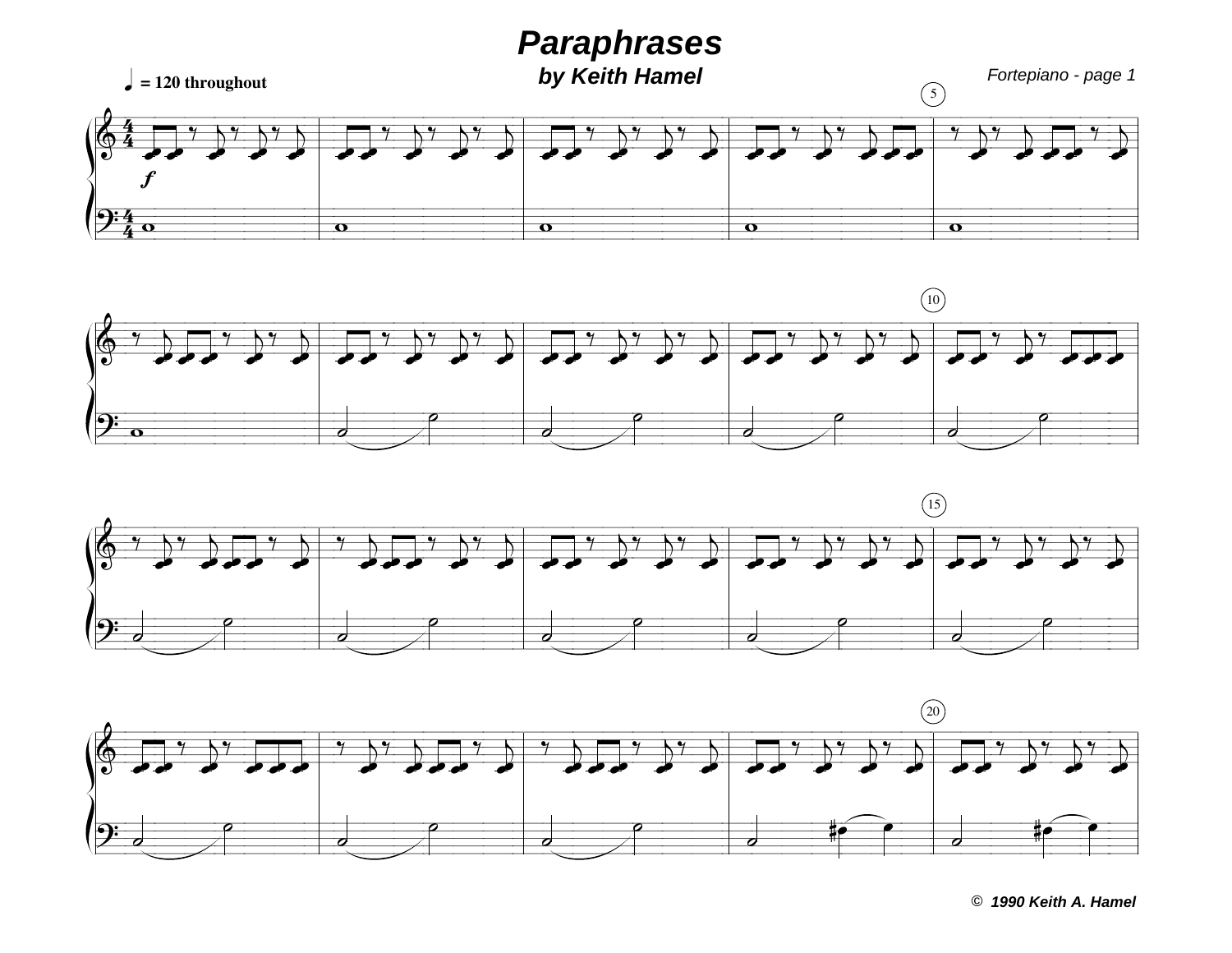Hamel - Paraphrases

Fortepiano - page 2







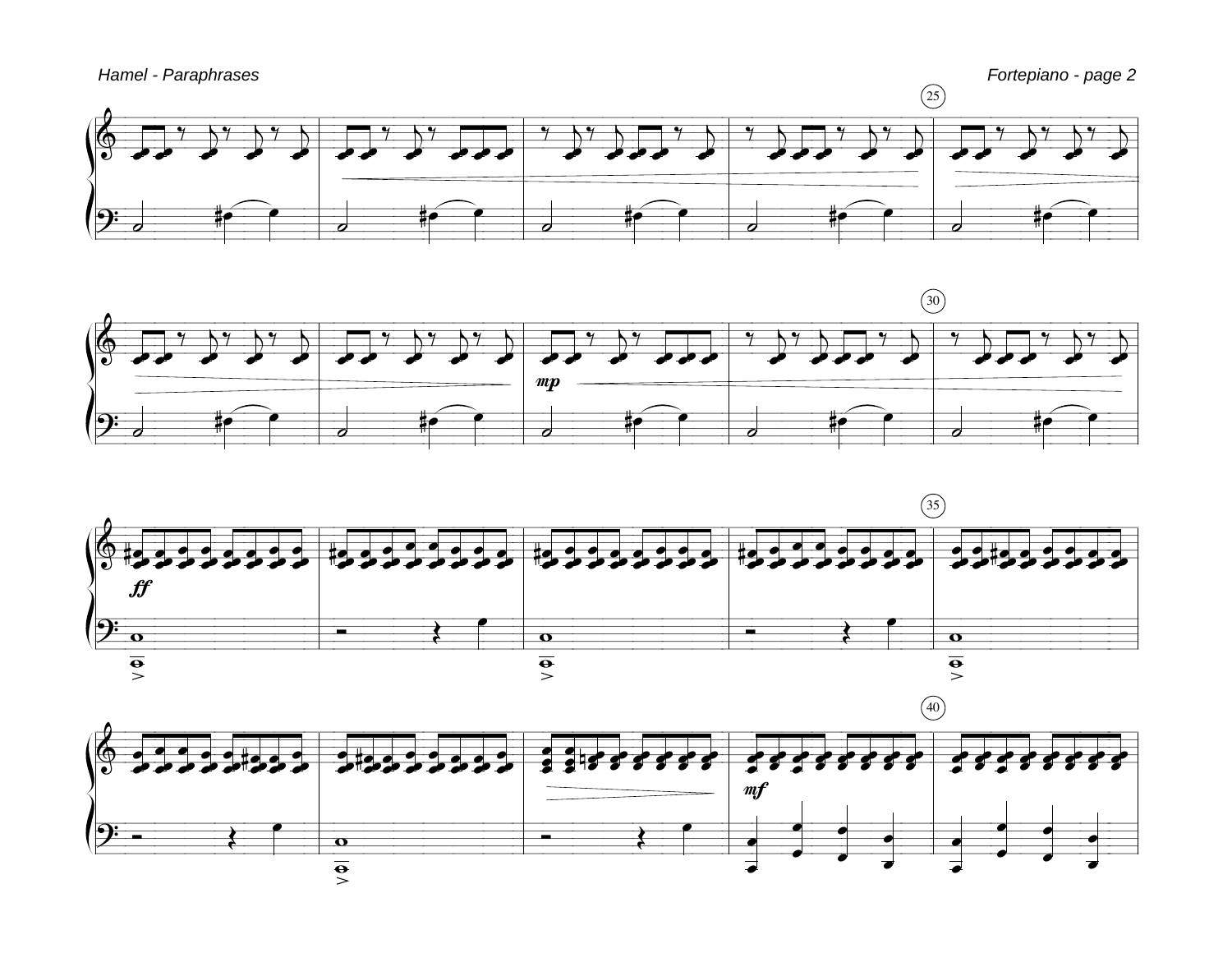$\overline{45}$ 



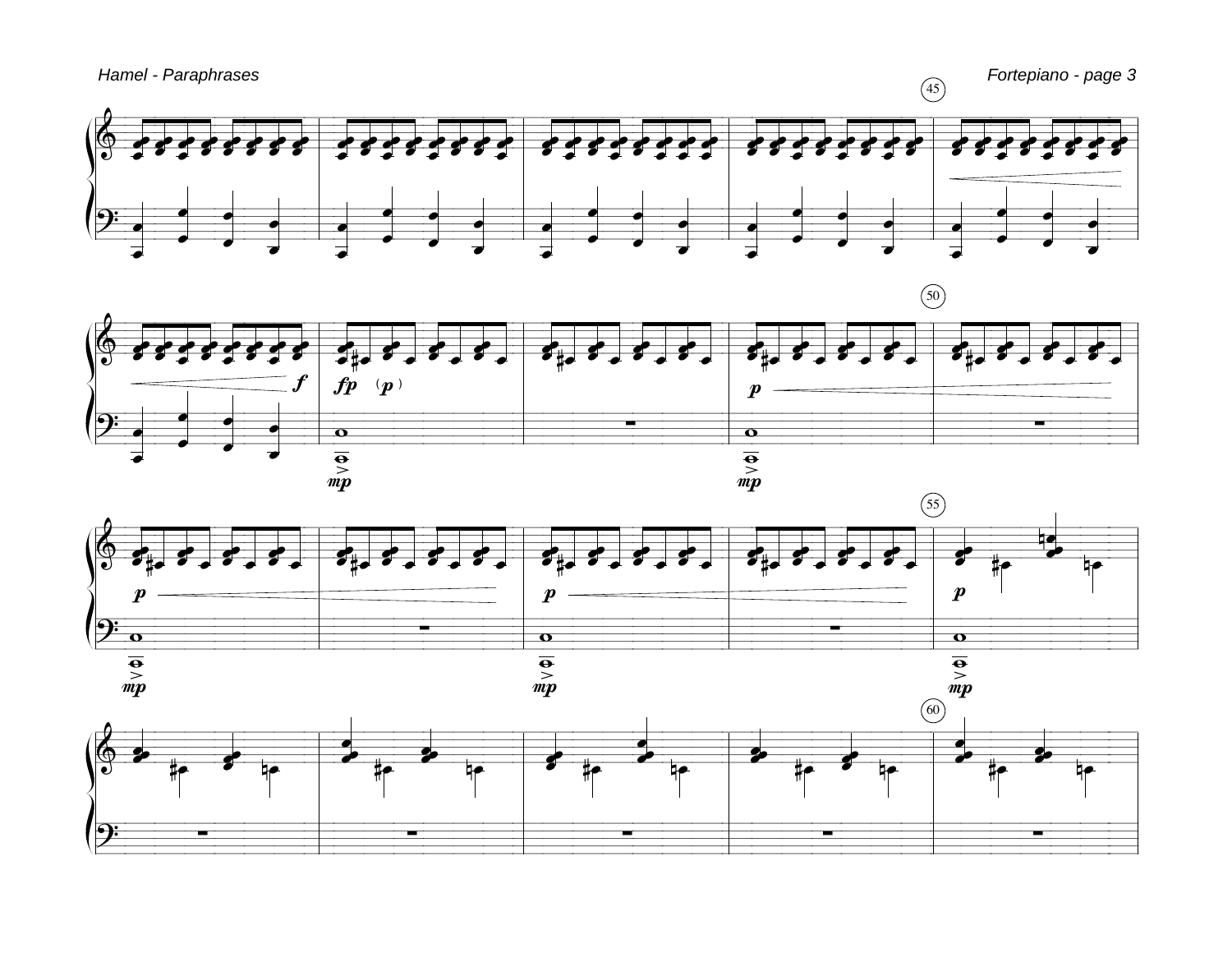





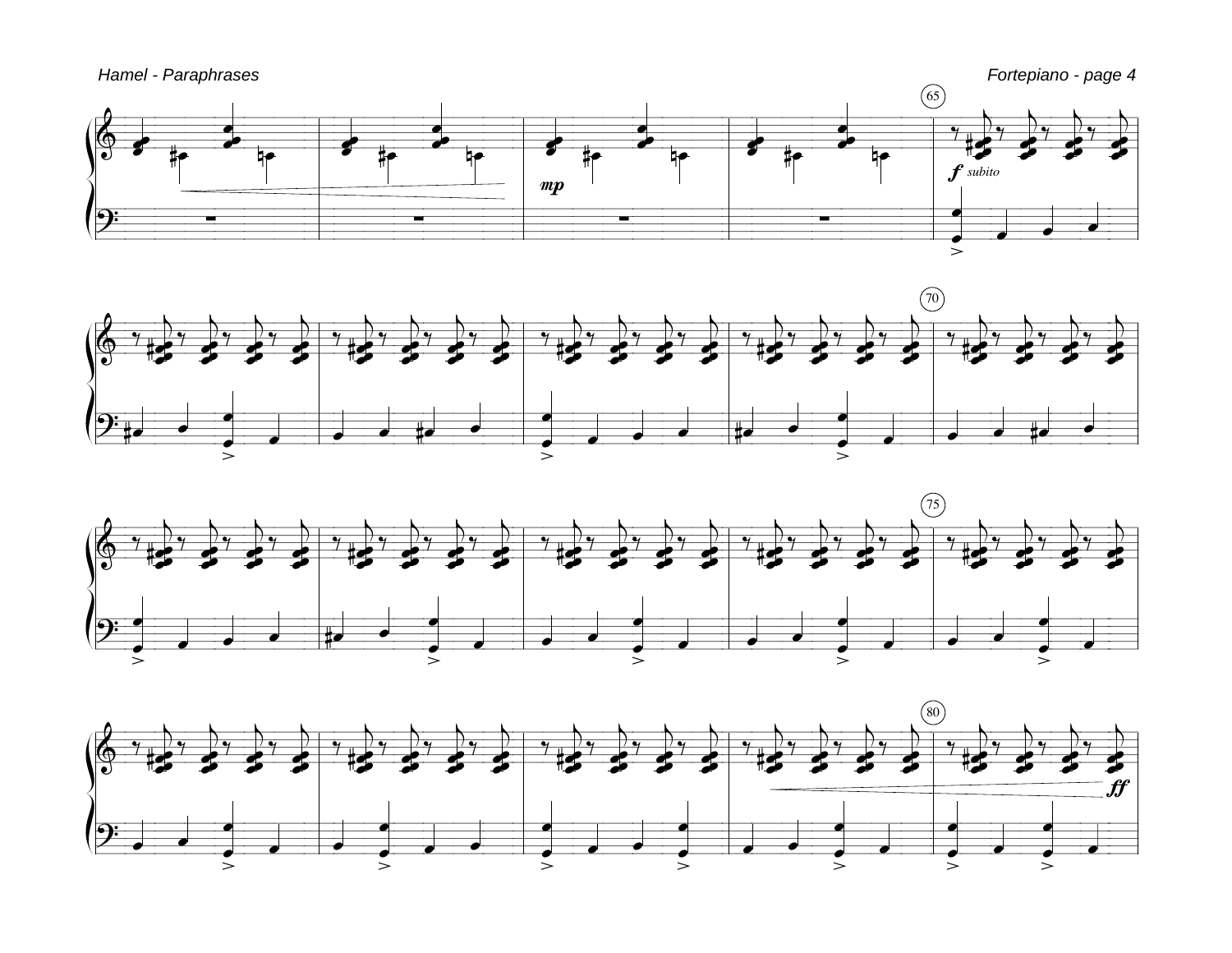





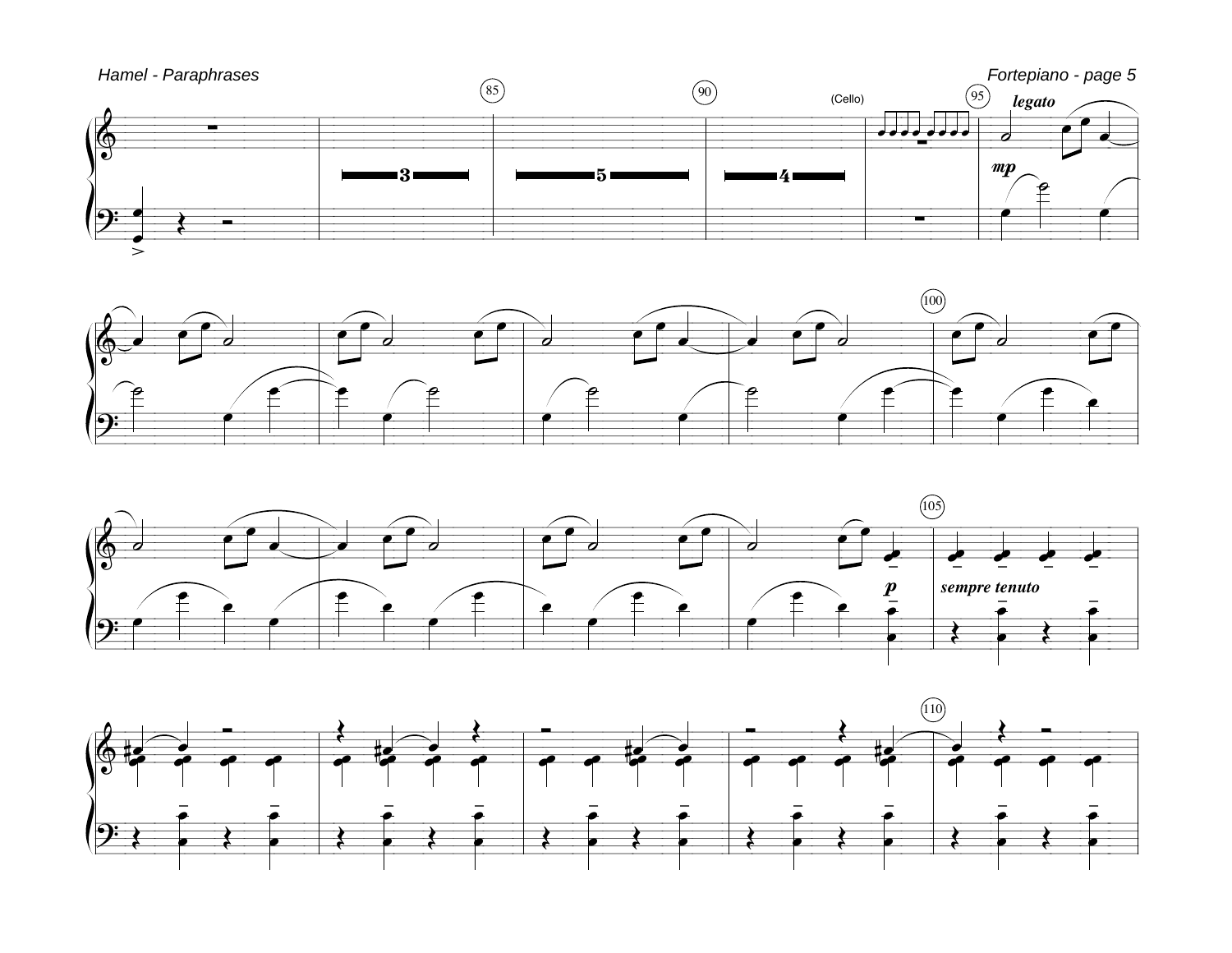





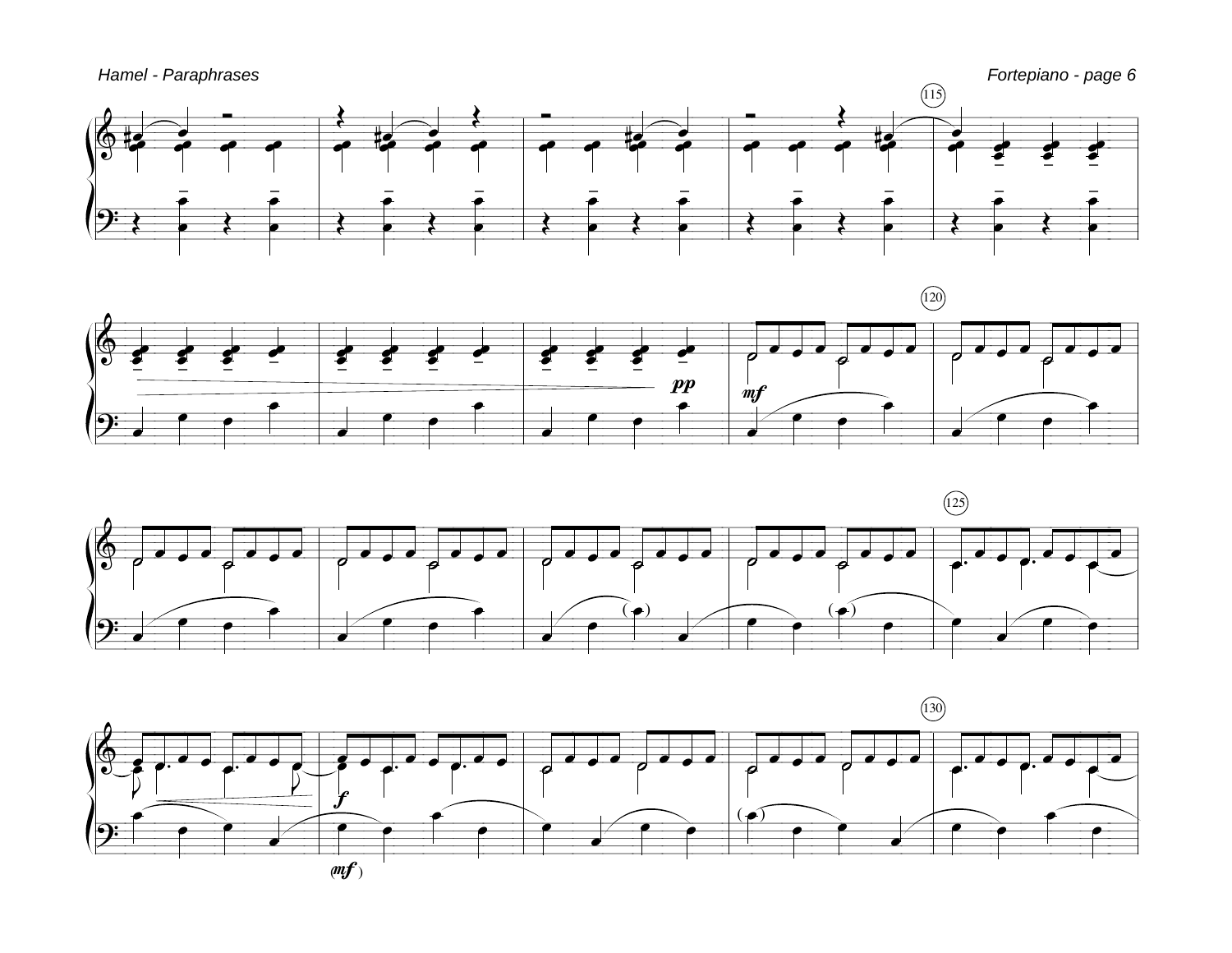

Fortepiano - page 7







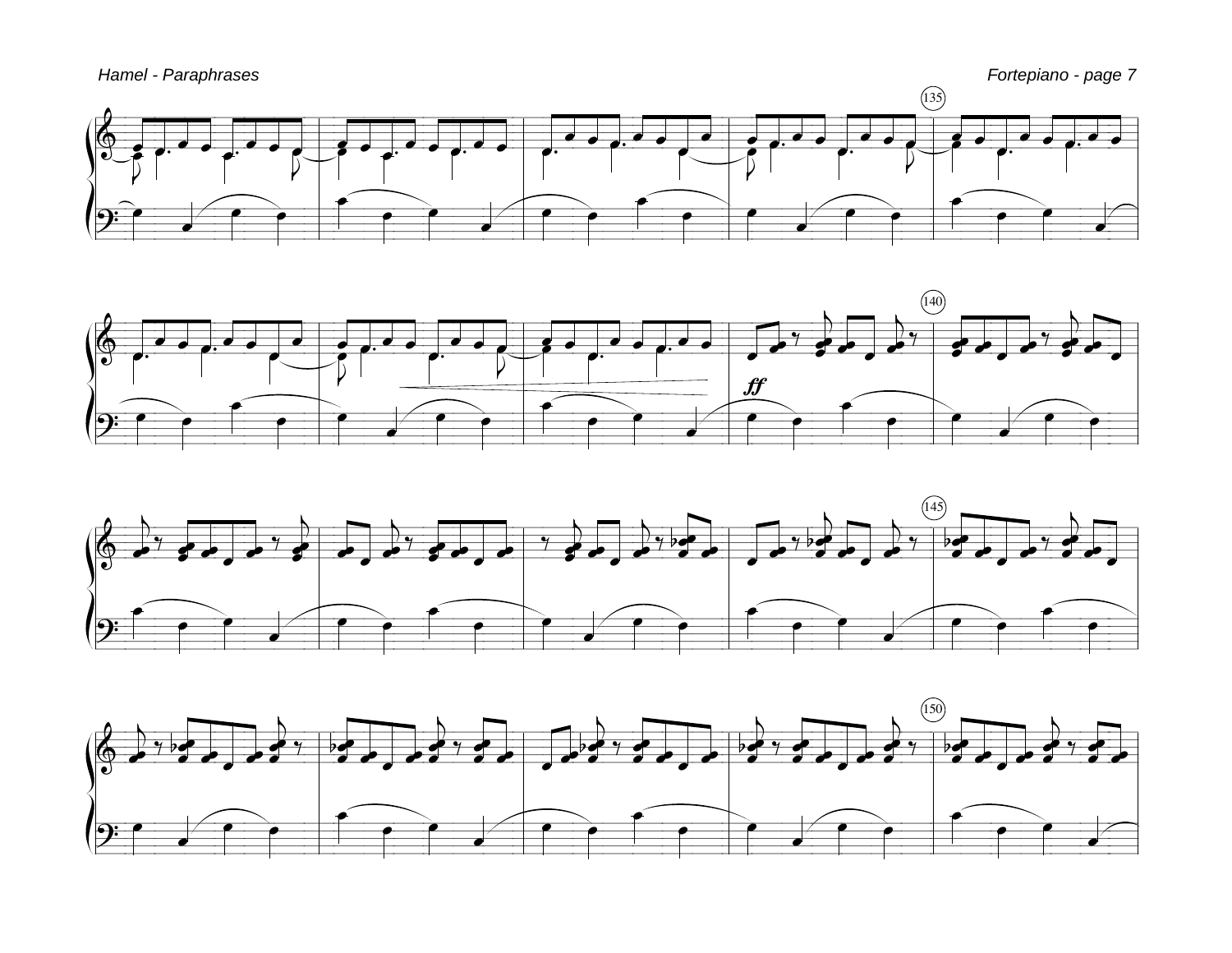

Fortepiano - page 8







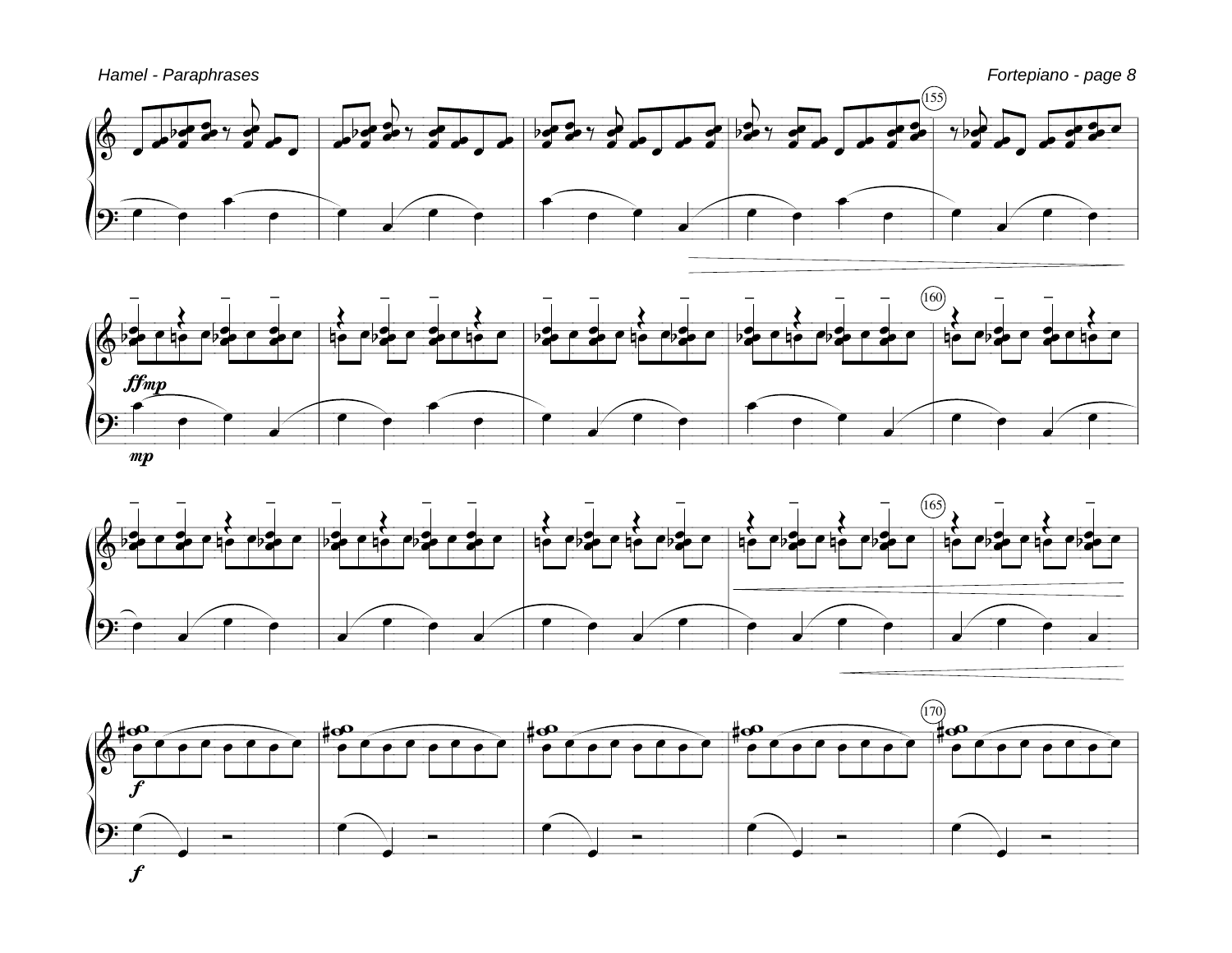





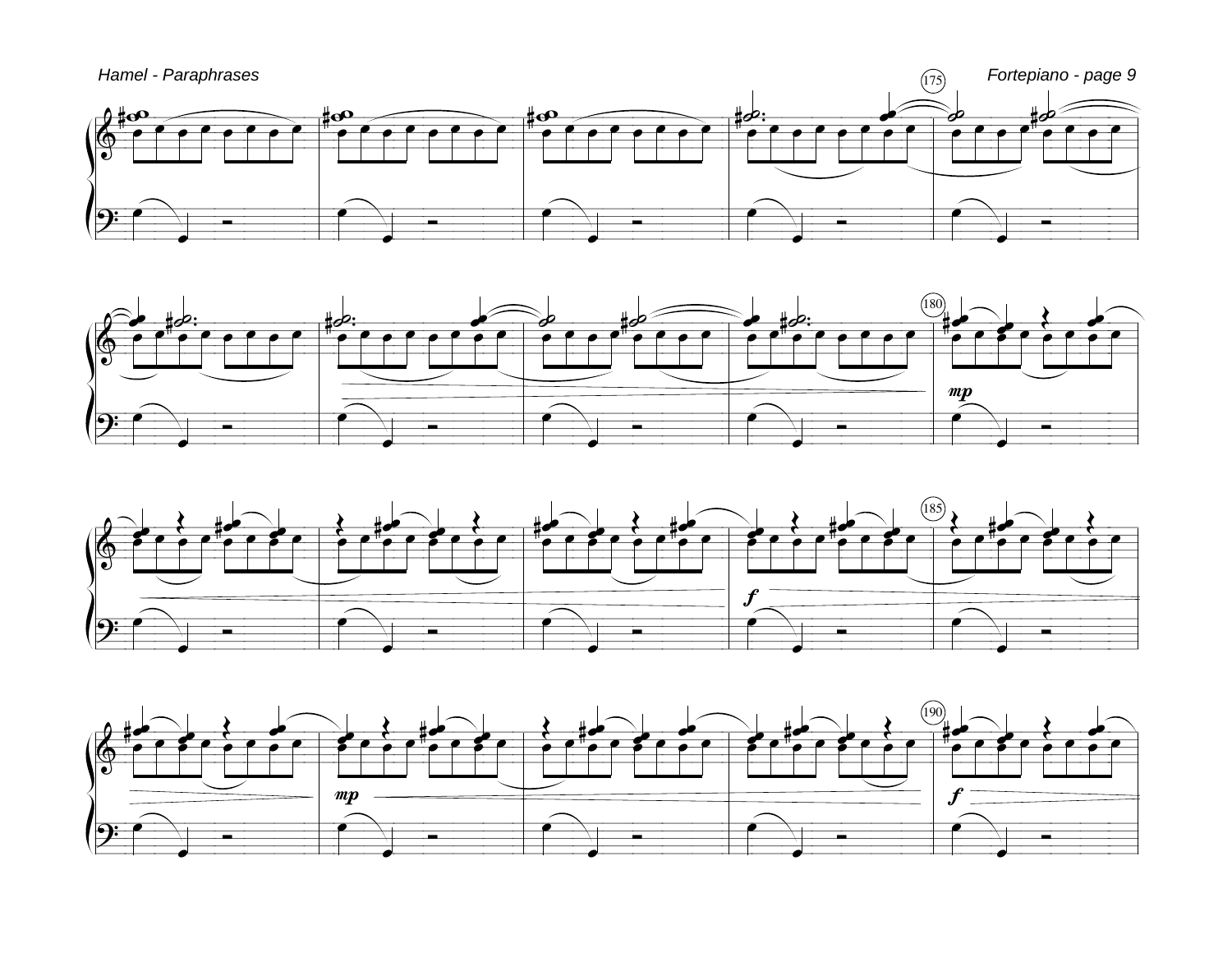





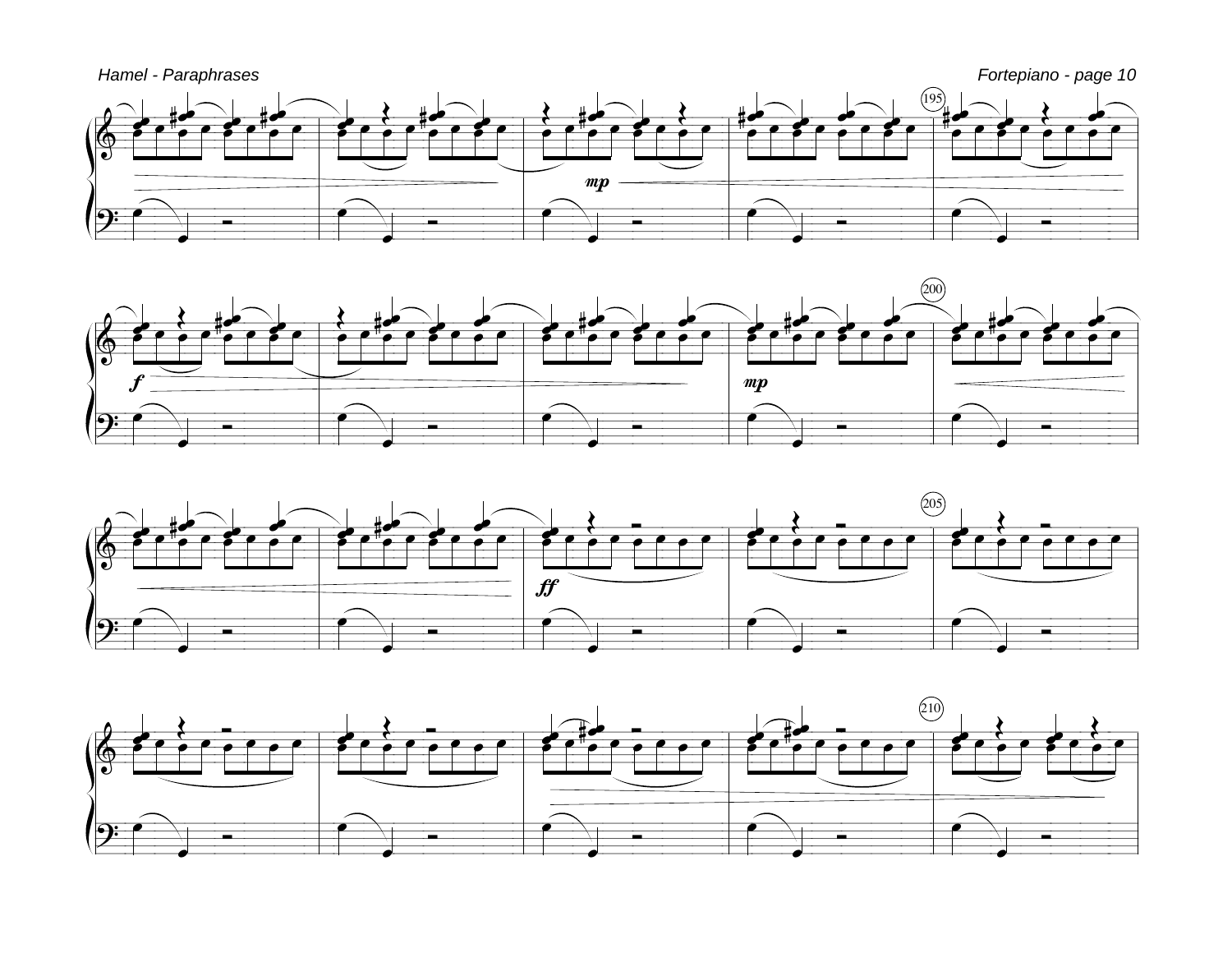